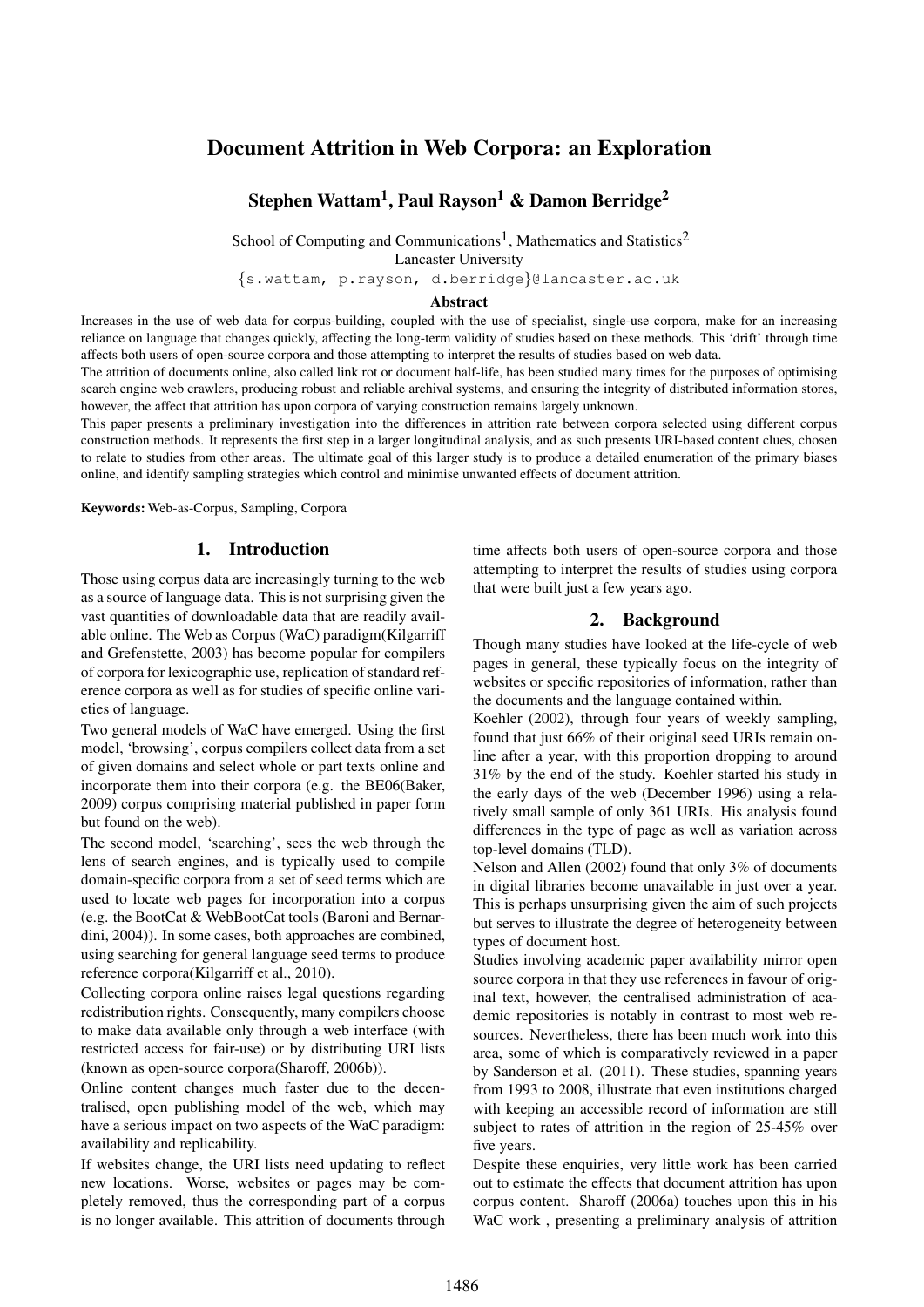within corpora generated by searching for 4-tuples. Although his studies lasted from one to five months, and contained modest sample sizes (1000), they indicate a rate of loss that is below that of other studies (just 20% per year in the month-long study), suggesting that the selection of documents may have significant effects upon document attrition rates.

Rather than analysing web resources in isolation of their linguistic uses, we outline a preliminary analysis of what we term 'document attrition' relative to a number of corpora of differing construction. We do this by comparing each corpus' construction with a series of URI-based explanatory variables, as part of a larger longitudinal study that will go on to use full text features in order to identify linguistic influence and trends upon web-based corpora and document attrition as a whole.

# 3. Data and Methods

In order to measure document attrition across a number of linguistic sources we selected a series of corpora, chosen due to their differing constructions and ages, and downloaded them using a process that closely approximates an end user's view of the web. Statistics on the availability of these documents were then annotated with a series of URIrelated variables for analysis.

## 3.1. Data Summary

Data were taken from four open-source corpora (outlined in Table 1), each of which consist of a sample of URIs referring to web resources. All of these corpora are crosssectional, representing data from a short period, however, only the BootCat-based corpora are built using a script that is likely to sample quickly enough to count as a true point sample in the context of this study.

BE06 was built as a conventional, hand-selected corpus designed as an update to the LOB(Johansson, 1980) and FLOB(Hundt et al., 1998) corpora. It contains texts from sources published in 2006 but also available online.

The Delicious corpus represents a sample of links posted to the front page of delicious.com<sup>2</sup> during the whole of September 2009.

Sharoff's corpus is the same one used in his 2006 paper on open-source corpora, and is built using modified BootCat scripts from a series of 4-tuple seed terms selected from the British National Corpus.

The BootCat corpus is built for this study from 4-tuples that are themselves built from the same terms as Sharoff uses for his 2006 study, using updated versions of his original scripts<sup>3</sup>.

#### 3.2. Downloading Process

The process of recording the document's status was relatively simple: a small piece of custom software was written to download documents from an open-source corpus at regular intervals. This tool was configured to mimic requests

 $3$ As published online at

made by common web browsing software in order to emulate a typical user's visit to the document. Handling SSL, cookies, and referrer links in a similar manner to a user following a bookmark allows us to assess more accurately the content, avoiding tricks that exploit search engine crawlers and other bots.

Taking this user perspective, the notion of document availability becomes slightly more complex. Redirect requests were followed up to a depth of  $5<sup>4</sup>$ . Since we do not account for content changing in this study, failure was taken as receiving a HTTP status code other than 200, or a network timeout (60 seconds was the timeout used for DNS and  $TCP)^5$ .

Both metadata and original response details are stored by the download software. This study will focus on features of URIs, such as the presence of GET arguments<sup>6</sup> in the URI string, meaning that the resource is likely to be dynamic. These features have been chosen to indicate aspects of web hosting and affiliation that are likely to vary between users with both different reasons for uploading their content, and different degrees of technical expertise.

## 4. Preliminary Results

Table 2 describes the availability of documents within the corpora, as sampled on the 21st October 2011. This forms two data points, the former representing no attrition when the corpus was first compiled. Document lifetime statistics are calculated assuming exponential decay: both the half-life  $(t_{1/2}$ , the time it takes for only half of the original corpus to remain available) and the mean lifetime,  $\tau$ , are provided.

| Corpus         | Age $(yr.)$ | Loss | $t_{1/2}$ (yr.) | $\tau$ (yr.) |
|----------------|-------------|------|-----------------|--------------|
| <b>BE06</b>    | 5.3         | 42%  | 6.5             | 15.8         |
| Delicious      | 2.1         | 7%   | 17.8            | 42.4         |
| Sharoff        | 5.3         | 34%  | 8.6             | 16.4         |
| <b>BootCat</b> |             | 0 ጻ% |                 |              |

Table 2: Loss from corpus inception to October 21<sup>st</sup>, 2011.

The large differences in corpus half-life are revealing the Delicious corpus has significantly lower loss than the others. This is ostensibly owing to its construction: users are likely to bookmark resources that are useful (and hence are well-established, popular sites), in contrast to BootCat's uncritical selection or the deliberate *document*seeking (rather than *information*-seeking) represented by BE06.

The difference in half-life between Sharoff's corpus and our own BootCat-derived one is harder to explain. Though both are large corpora built using similar methods, they were

<sup>&</sup>lt;sup>2</sup>A social bookmarking site where users post and exchange links.

http://corpus.leeds.ac.uk/internet.html

<sup>&</sup>lt;sup>4</sup>As recommended in the HTTP specification and commonly implemented in browsers

<sup>&</sup>lt;sup>5</sup>Timeout errors also occur stochastically due to routing policies, and are impossible to avoid entirely when downloading resources in bulk. The download process was tuned to minimise this source of error.

<sup>&</sup>lt;sup>6</sup>Parameters appended to a URI string, typically used to control dynamic scripts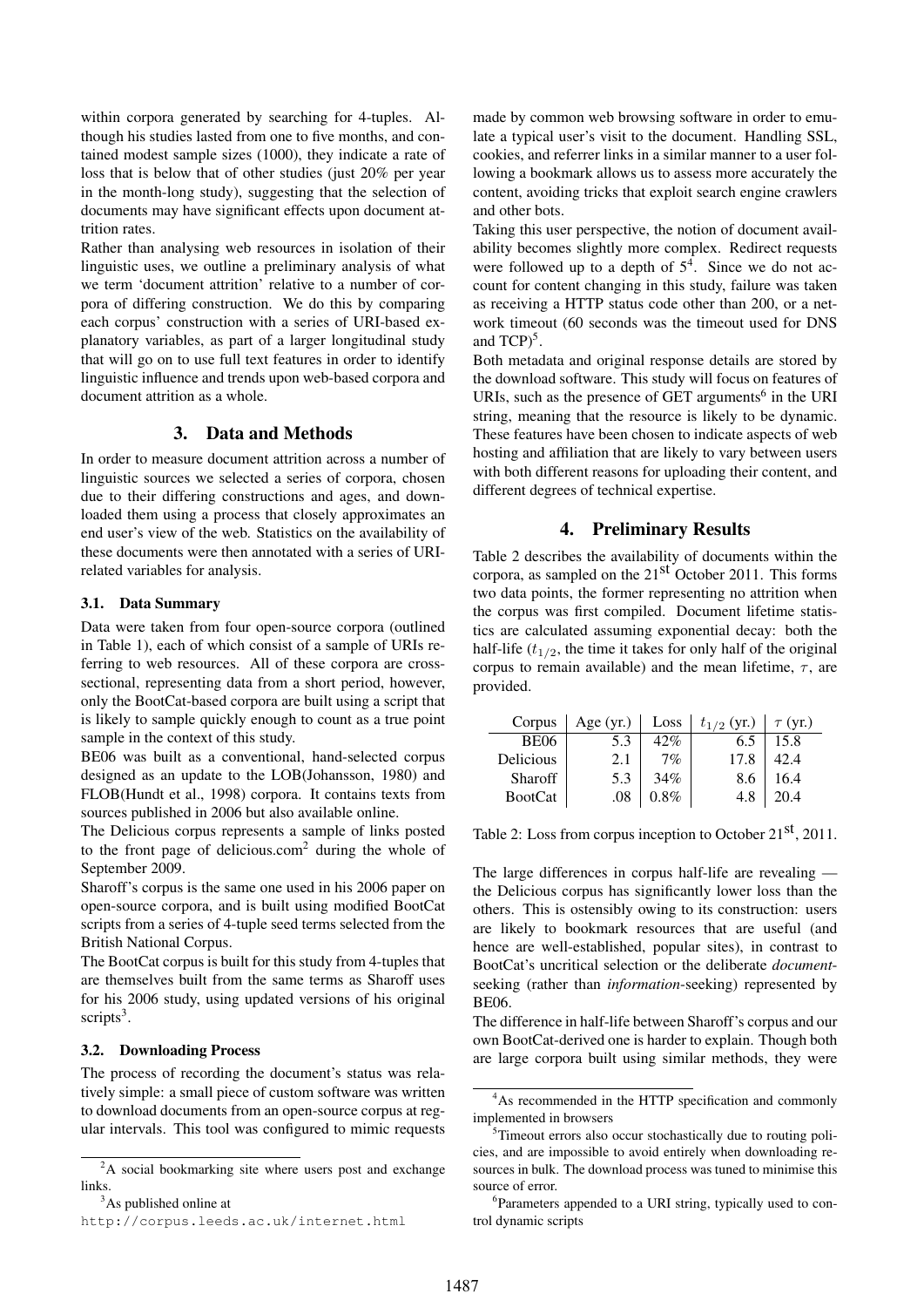| Corpus         | Date              | Size (URIs) | Sample Period   Construction |                 |
|----------------|-------------------|-------------|------------------------------|-----------------|
| <b>BE06</b>    | 2006              | 473         | 1 year                       | <b>Browsing</b> |
| Delicious      | Sep. 2009         | 630,476     | 1 month                      | <b>Browsing</b> |
| Sharoff        | 2006 <sup>1</sup> | 82,257      | hours                        | Searching       |
| <b>BootCat</b> | Sep. 2011         | 177,145     | hours                        | Searching       |

Table 1: An overview of the corpora selected for study.

sampled years apart with heavy influence from search engines (which will have updated significantly in this period). It is also possible that 31 days is an insufficient period to achieve an estimate for attrition that is representative of a full year's loss, implying that a pattern may be evident due to external influences (such as hosting renewals around the commencement of the tax year).

Although we have omitted an analysis of content here, the half-lives of our samples are above those stated in other, more general, studies (Koehler reports a half-life of 2.4 years, for example). This may be the result of bias introduced when deliberately omitting non-document portions of the web, such as navigation pages or images. Another influence is the age of many attrition studies, as it is possible that, with reduction in the price of web hosting, resources simply remain online for longer.

The relatively high rate of attrition in BE06 is surprising given that it only features documents that were already in print, which ostensibly reside in archives or the websites of large institutions (shown to be relatively nonvolatile in other work). One possible counter argument is that BE06's sampling policy was to take documents *published* in 2006, rather than merely being available, such that these samples have witnessed the initial steep descent on the document survival curve.

The diversity of status codes returned varies significantly between corpora, with older ones showing more intricate and descriptive modes of failure (such as code 410 Gone). Delicious exhibits differences to the other corpora, exhibiting codes that are presented by WebDAV and similar systems unlikely to be crawled by search engines.

Each of the corpora exhibit similar distributions of each top level domain (TLD), though the large differences in sample size make formal comparison difficult. The overall distribution of the more popular domains is provided in Figure 1. This indicates that .com dominates the selection across corpora, with .org following. Only BE06 differs from this distribution in its selection of .uk addresses, however, it has been deliberately biased this way so as to represent British English.

Other studies have identified statistically significant differences in the rate of attrition between the major TLDs. Though each corpus exhibits a dependence between these TLD groups (chosen to represent the vast majority of each corpus' content) in a  $\chi^2$  indepdence test ( $\chi^2 > 33.8; p <$ 0.01 in all cases), generalised linear models reveal that the nature of this dependence varies greatly between corpora, indicating that this estimate is far too simplistic to represent the real causes of attrition. full pear's loos, implying that a pattern may be vident due<br>to external influences (such as bosting renewals around the<br>commencement of the tax year.)<br>Although we have omitted an analysis of content here, the<br>Michieva of

The shape of the empirical distribution for path length of the URI is shown in Figure 2. Delicious.com users may be



Figure 1: Overall distribution of top level domains.

quency, but the difference between the two BootCat samples is more subtle, perhaps an effect of search engine changes. The preponderance of introductory or 'launch' pages in the Delicious data set may also go some way to explaining the longevity of its content — it seems reasonable to presume that top-level pages remain online for longer (though also perhaps that they change more often).

Taking the presence of GET-arguments in a URI as an indicator of a page being dynamic, a number of effects may be seen across the corpora. The BE06 corpus had 24% of all links dynamic, exceeding Sharoff's at 17% and Delicious & BootCat at 8% and 6% respectively. This difference is probably due to the selection of published documents, since the compiler was seeking specific materials within sites rather than attempting to retain the location of a resource (as with Delicious) or sampling randomly from URI-space (as with BootCat). Differences between the two BootCatbased corpora may reflect changing weights within search engine algorithms.

#### 5. Conclusions

These preliminary results indicate that the process of corpus compilation, by introducing deliberate bias into the con-